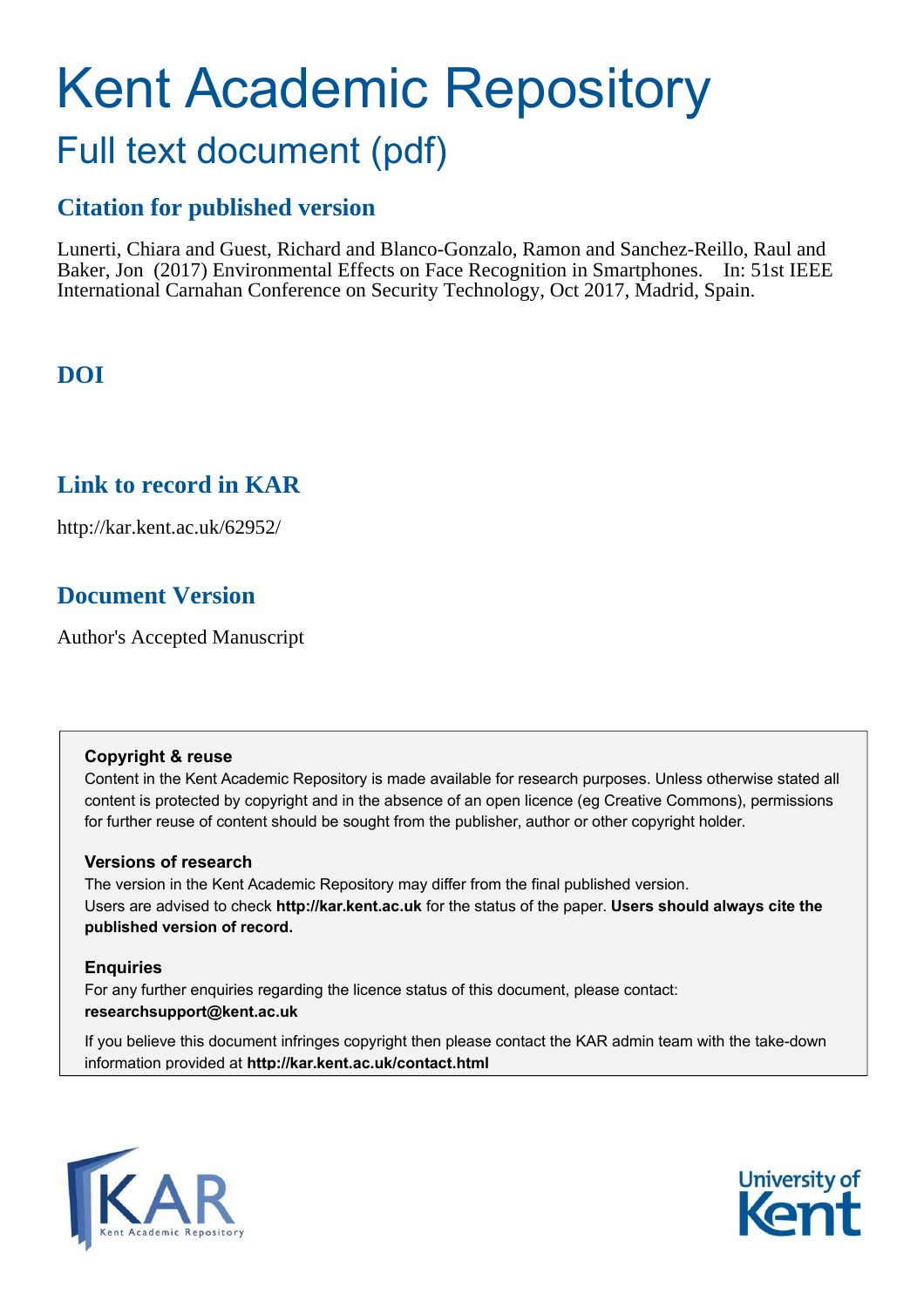## *Environmental Effects on Face Recognition in Smartphones*

Chiara Lunerti *School of Engineering & Digital Arts, University of Kent*  Canterbury, CT2 7NT, UK c.lunerti@kent.ac.uk

Richard M. Guest *School of Engineering & Digital Arts, University of Kent*  Canterbury, CT2 7NT, UK r.m.guest@kent.ac.uk

Ramon Blanco-Gonzalo *University Group for Identification Technologies, University Carlos III of Madrid* Leganés, 28911, Spain rbgonzal@ing.uc3m.es

Raul Sanchez-Reillo *University Group for Identification Technologie, University Carlos III of Madrid*  Leganés, 28911, Spain rsreillo@ing.uc3m.es

Abstract—Face recognition is convenient for user authentication **on smartphones as it offers several advantages suitable for mobile environments. There is no need to remember a numeric code or password or carry tokens. Face verification allows the unlocking of the smartphone, pay bills or check emails through looking at the smartphone. However, devices mobility also introduces a lot of factors that may influence the biometric performance mainly regarding interaction and environment. Scenarios can vary significantly as there is no control of the surroundings. Noise can be caused by other people appearing on the background, by**  different illumination conditions, by different users' poses and **through many other reasons. User-interaction with biometric systems is fundamental: bad experiences may derive to unwillingness to use the technology.** *But how does the environment influence the quality of facial images? And does it influence the user experience with face recognition?* **In order to answer these questions, our research investigates the user-biometric system interaction from a non-traditional point of view: we recreate reallife scenarios to test which factors influence the image quality in face recognition and, quantifiably, to what extent. Results indicate the variability in face recognition performance when varying environmental conditions using smartphones.**

Keywords-Biometrics, Face recognition, Mobile devices, User *interaction.* 

#### I. INTRODUCTION

The adoption of face recognition on mobile devices has many advantages. As well as ease of use, the user does not have to remember the password or the PIN, it can be easily implemented on smartphones and tablets as it only requires the use of the frontal camera.

Several platforms have adopted facial recognition systems over these past few years. Google, for instance, introduced in 2011 a face authentication system called Face Unlock in the Android 4.0 (Ice Cream Sandwich). Using the front-mounted camera, the system recognises the user and can provide access

Jon Baker *School of Engineering & Digital Arts, University of Kent*  Canterbury, CT2 7NT, UK j.baker@kent.ac.uk

to many functions such as online payments or purchases on the Store, or it can be used to unlock the screen of the device.

Although the adoption of biometrics brings many advantages, there are also many challenges that need to be taken into consideration when implementing face recognition on smartphones. For instance, the frontal camera usually has less resolution compared to the rear-facing one, and this can limit the quality of the facial images. The smartphone's mobility implicates that to access to the device, the authentication can happen under a huge variability of conditions. The environment in where the authentication take place is impossible to predict, as the light exposure depends on the user's position and the day time. Also the facial image's background will not be uniform, as there can be many elements of noise behind the users, including other people's faces.

Another aspect that influences the quality and performance of mobile authentication is the user's acceptability or and interaction with the technology. To ensure good quality samples for facial recognition, users should feel comfortable during the biometric presentation, and it should be easy for them to understand how to present the biometric to the sensor.

It is difficult to analyse these aspects in a lab-based experiment, because it is hard or impossible to recreate realistic variability of real life scenarios. With this research, we aim to assess the influence that the environment and the user's interaction have on the face recognition's performance when used on smartphones. We base our quality analysis in accordance with the standard ISO\IEC 19794-5:2011 *Information technology - Biometric data interchange formats - Part 5: Face image data* [1] and the guidelines described in the Technical Report ISO/IEC TR 29794-5:2010 *Biometric sample quality: Face image data* [2]*.* 

Our study aims to analyse to what extent the variability of brightness and background in facial images influence the quality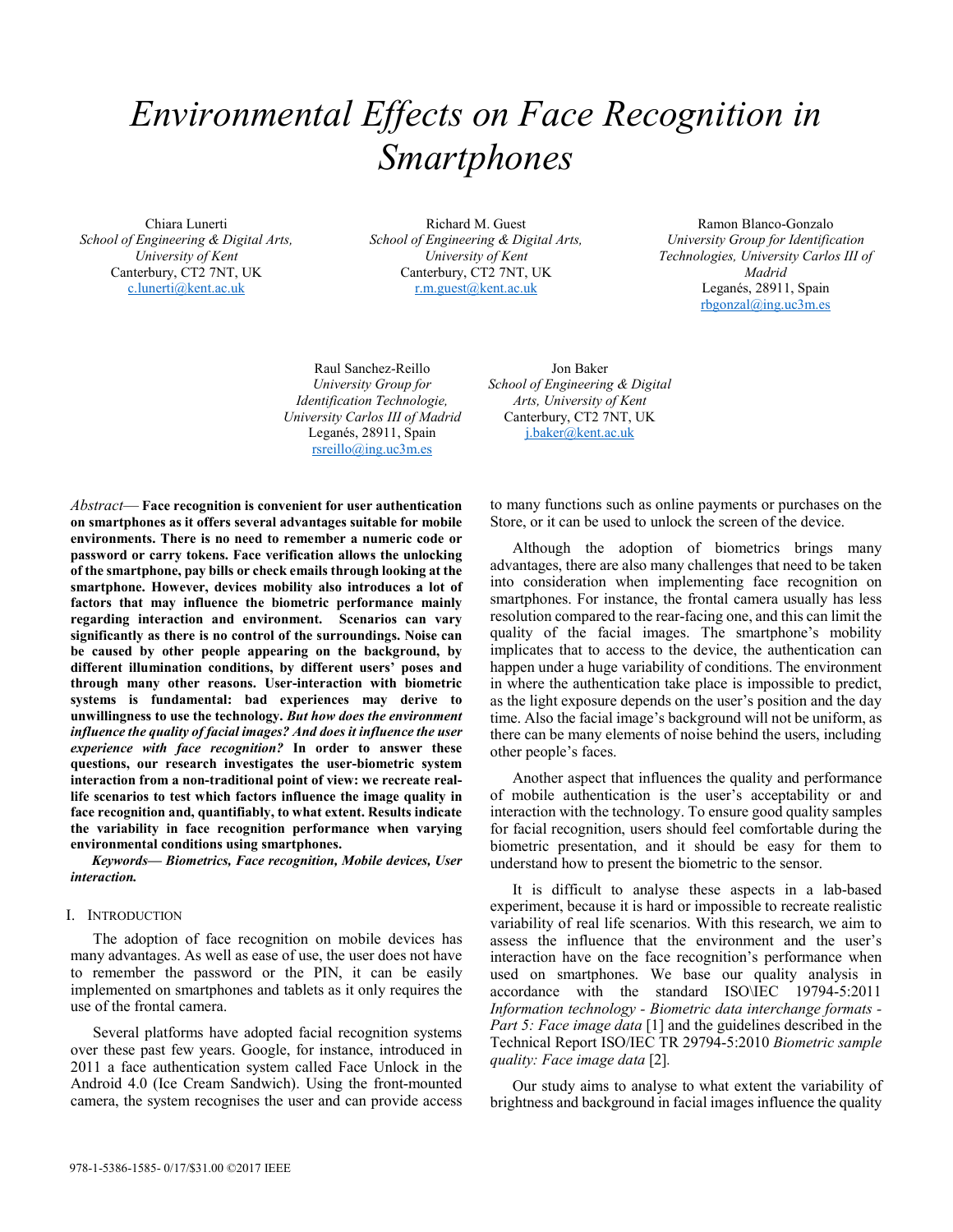metrics and the biometric matching scores to assess the performance of the system in two different conditions that includes indoor and outdoor locations. Furthermore, we analysed the level of ease of use and comfort that the user felt in taking the images under these two conditions.

The paper is organised as follow: Section II presents an illustration of previous work on this area. The evaluation setup and methodology are described respectively in Section III and Section IV, while the results are presented in Section V. Finally conclusions and future work are indicated in Section VI.

#### II. PREVIOUS WORK

There are several studies that have been undertaken with respect to the assessment of image quality for face recognition and environmental factors, especially different light exposure and pose of the user.

The authors in [3] proposed approaches for standardization of facial image quality. They developed facial symmetry assessment methods to determinate the non-frontal lighting and pose of the user while presenting the biometrics to the sensor. They tested the lighting symmetry and the pose symmetry methods using a dataset of 10 subjects' facial images taken under 65 different light condition and 9 different poses. With an analysis based on the histogram of Local Binary Pattern (LBP) features, the authors showed the effectiveness of the proposed methods.

#### *A. Quality on smartphones*

Recently, quality assessment for face recognition images on smartphones has been the focus for a number of studies. The authors of [4] evaluated the quality metrics established on the technical report ISO/IEC TR 29794-5:2010 and proposed a new quality metric for estimating the lighting symmetry of the facial region based on a vertical edge density map. For this purpose, they collected a database using the frontal camera of two different smartphones, an iPhone 6 Plus and a Samsung Galaxy S7. The data collection consisted of a first session with 101 participants and a second one with 48. Each subject was required to take several images in different poses: two images for yaw, and six variation of pose for pitch and roll. They also decided to record images at different distances and light conditions. As a result, the authors demonstrate that the proposed quality metric has better performance compared with the ISO metrics.

The authors of [5] proposed a generic face quality measure that considers the difference in quality between the template image and the query image. The authors considered for this study the assumption that frontal face pose is quite acceptable in the mobile authentication scenario. They compared the quality metrics of the template image and the query image and then combined them into a single quality measure, assessing different methods. They used 105 images and 44 frontal images taken from a smartphone camera by 10 people that took part in the experiment. Results showed that the proposed quality metrics has the highest correlation value when considering the relationship between the face quality metrics and the performance of the system.

Although there are a few studies that centred on quality on facial authentication on smartphones, there is a lack of real life data. For this reason in this present study we investigated the variability of light conditions and background on a nontraditional experimental environment that was not conducted in a laboratory based environment with the users in a fixed position, but in an uncontrolled environment in order to generate authentic data.

#### III. EVALUATION SETUP

In order to assess the impact that the environment and the user's interaction have on facial images for mobile authentication, we collected a database from a total of 53 participants (26 males and 27 females). Participation was voluntary and they received a £5 Amazon voucher at the end of the last session. Age groups were balanced (27 participants were aged 18-24, 26 were aged 25-45).

The experiment consisted of three sessions that lasted approximately 30 minutes each. In each session, participants received a different map (A, B or C) to follow, with a series of locations (10 for each session). Locations were indoors and outdoors and there could be the presence of other people during the presentation of their face to the camera. Each participant was provided with a smartphone (a Google Nexus 5) and required to take a minimum of 5 face images as 'selfies', suitable for face authentication (e.g. frontal face and neutral expression) in 10 different locations replicating common places where people use smartphones. In this experiment we used an App created for the purpose of this study that collects the images from the frontal camera together with other background data like the accelerometer and gyroscope that will be used for further analysis. A total of 150 images minimum per user were generated. Participants were free to move as they wanted to, in order to get the light exposition that they thought it was good for the acquisition. In total, 9410 images were taken.

At the beginning of the first section, a series of images were taken in a controlled environment (white background, fixed, artificial light) as enrolment images. A total of 6 images was taken with an SLR camera (Canon EOS 30D), following the indication for passport images as described in the standard ISO\IEC 19794-5. Under the same conditions, each participant has took 5 images with the smartphone that are recorded as enrolment images.

Participants were required to complete a questionnaire at the end of each session to record their experience during the experiment. The questionnaire is intended to check whether users react differently according to the different conditions (indoors, outdoors, other's people presence).

#### IV. METHODOLOGY

#### *A. Methodology for analysing the quality of facial images*

Face Image Quality (FIQ) can be used to process the image differently. With a quality score reference, it is possible to either decide to request another image or enhance the quality of this one with some image processing. FIQ analysis can be useful in order to increase the performance of the face recognition system.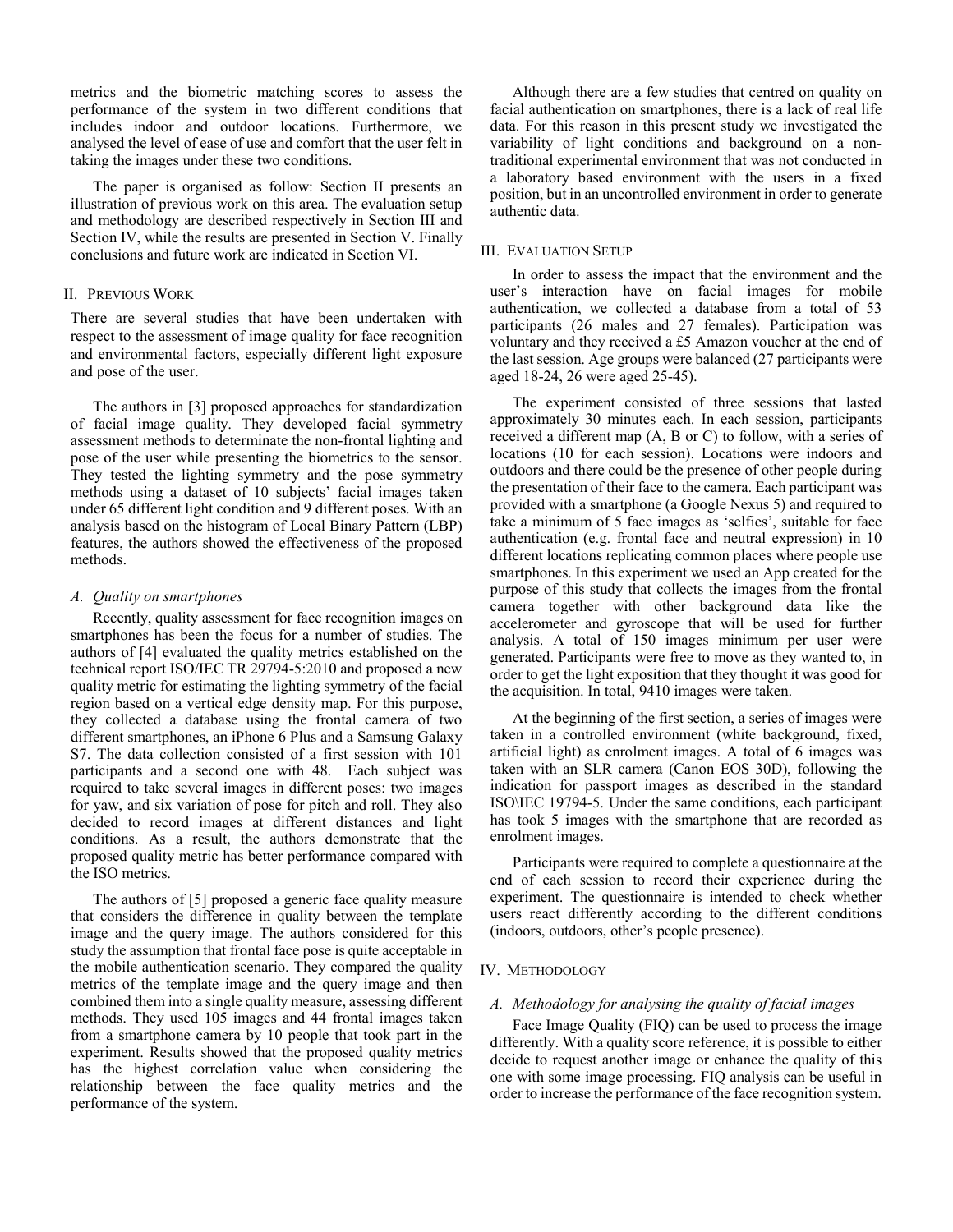The Technical Report ISO\IEC TR 29794-5 [2] provides some approaches for estimating FIQ metrics. The TR differentiate between these main categories:

- *Image proprieties:* Proprieties specific to the image as size of the resolution;
- *Image appearance:* this category refers to characteristics of the exposure of the image;
- *Scenery:* includes the background and the lighting;
- *Consistency:* as it can be the consistency between the user's skin colour and the colour of the image;
- *Subject characteristics:* that includes the user's behaviour like pose and expressions.

 Some of these proprieties and characteristics already exists and their requirements are described in the standard ISO\IEC 19794-5:2011. Others are harder to be assessed and evaluated. For this analysis, we considered the following FIQ metrics:

#### *a) Illumination intensity*

The histogram of normalised images can be used to provide information on whether the illumination is too strong or too weak. Ideally, the illumination should not be concentrated on only a side of the histogram. The image illumination can be calculated as proposed in [6]: the weighted sum of the mean intensity values of the image divided into 4x4 blocks.

$$
I = \sum_{i=1}^{4} \sum_{j=1}^{4} \omega_{ij} \bar{I}_{ij}
$$
 (1)

Where  $\omega_{ij}$  is the weight factor, and  $\bar{I}_{ij}$  is the averaged intensity value for each block.

#### *b) Image brightness*

The image brightness is calculated as the average of the brightness component after converting it into the YUV (Y is the luminance, while U and V are the chrominance) colour space. The conversion from RGB (red, green, and blue) space to the YUV is shown in (2). Brightness can be calculated as follow [7]:

$$
Y = 0.299R + 0.587G + 0.114B \tag{2}
$$

$$
B = \frac{\sum_{x=1}^{M} \sum_{y=1}^{N} Y(x, y)}{M.N}
$$
 (3)

Where *Y* is the luminance of a pixel *(x,y)* and *NxM* is the size of the image.

#### *c) Image contrast*

Image contrast indicate the distinguishes of a face object over a background and can be calculated as in [3]:

$$
C = \sqrt{\frac{\sum_{x=1}^{M} \sum_{y=1}^{N} (I(x,y) - \mu)^2}{M.N}}
$$
(4)

Where  $\mu$  is the mean intensity value of the image  $I(x, y)$  of size *NxM*.

#### V. RESULTS

In order to calculate the FIQ metrics, we use PreFace, a Software Development Kit (SDK) from Aware that can be used to calculate FIQ metrics and specifics described in both the Normative and Best Practices sections of ISO/IEC 19794-5 [8]. For each of the metrics used, PreFace reports the optimal values that the image should have to follow the standard.

To assess the effect that the environment has on facial images, we decided to consider two main characteristics: the effect that light exposition has on the image and the uniformity of the background.

#### *A. Brightness depending on the environment*

To analyse the brightness in the image we used the following metrics:

#### *a) Facial Dynamic Range*

Facial Dynamic Range indicates the number of bits in the dynamic range of the facial region of the input image. A minimum of 7 is required, 8 is optimal. Both the Eye Contrast and the Facial Brightness depend on this metric.

#### *b) Facial Brightness:*

Facial Brightness is the facial region's average luminance expressed in percent. Valid values are in the range 25-75%. Low values indicate that the facial region may be too dark, while high values indicate the facial region may be too light.

#### *c) Eye contrast:*

Eye Contrast indicates how well the dynamic range is spread in the eye regions of the image. PreFace calculates the contrast value as an integer in the range of 1 to 5 where a score of 3 or higher is adequate (the higher the better).

We analysed the mean and the standard deviation of all the images, making the distinction between the images taken with the SLR and with the ones taken with the smartphone camera. Images taken with the smartphones are also divided between the pose taken when indoors and the ones taken outdoors. The results are reported in Table I.

As we can see, the Facial Dynamic Range for facial images taken indoors is really closed to the optimal value (7.67). Overall, all the images taken with the smartphone and with the SLR present the minimum Facial Dynamic Range required as the average mean value for each category is over 7.5. Standard deviation is higher in SLR images (0.39).

Facial brightness is lower (39.75) for the images taken indoor, meaning that the facial images taken with the smartphone when inside a building are darker compared to the one taken with the SLR (40.1) or outside (42.3).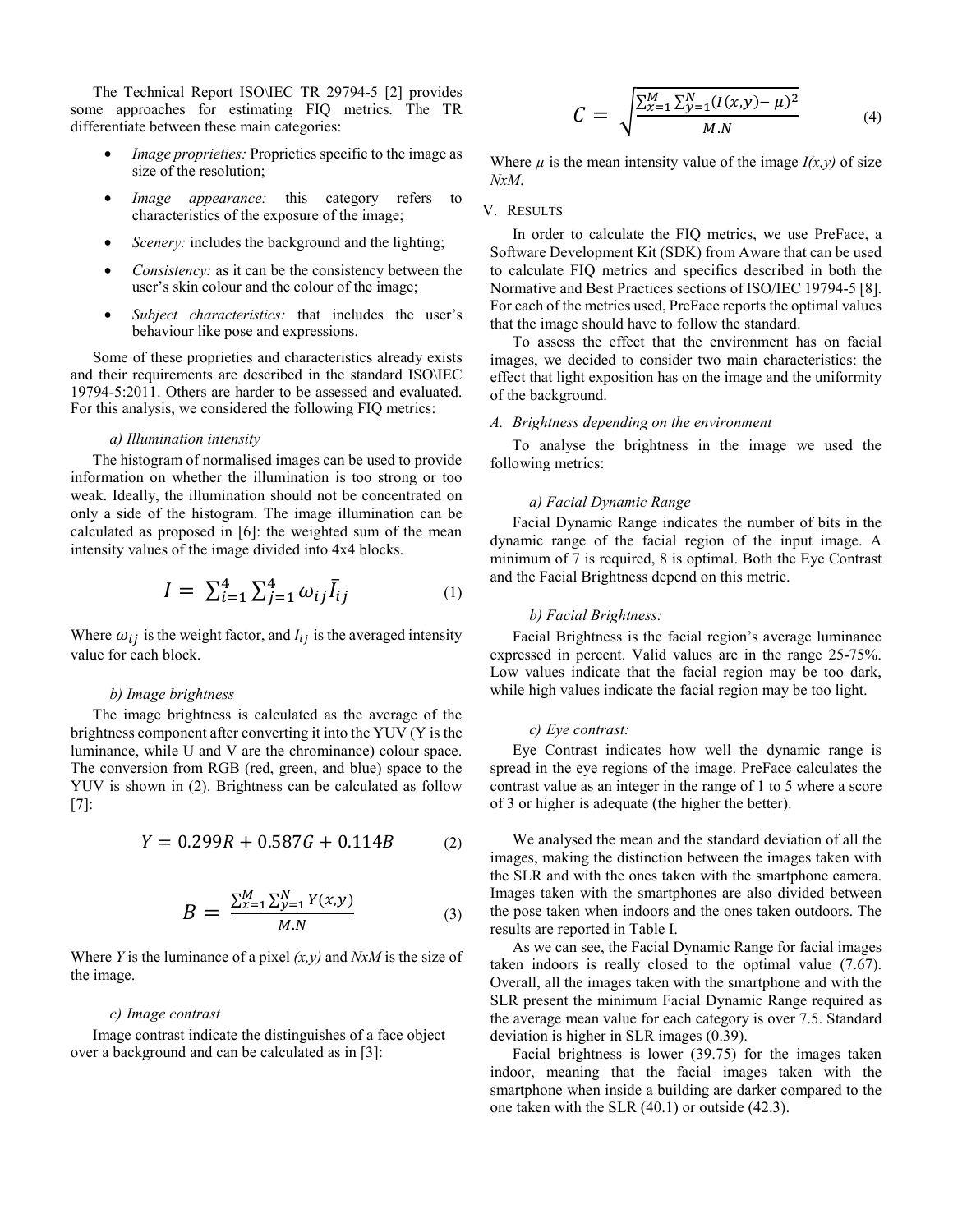| <b>Brightness</b>           | <b>SLR</b> indoor |          | <b>Smartphone</b><br><b>Indoor</b> |          | <b>Smartphone</b><br><b>Outdoor</b> |        |
|-----------------------------|-------------------|----------|------------------------------------|----------|-------------------------------------|--------|
|                             | $\overline{x}$    | $\sigma$ | $\overline{x}$                     | $\sigma$ | $\overline{x}$                      | σ      |
| Facial<br>Dynamic<br>Range  | 7.6433            | 0.3962   | 7.6702                             | 0.2600   | 7.6288                              | 0.3323 |
| Facial<br><b>Brightness</b> | 40.100            | 11.907   | 39.754                             | 13.312   | 42.279                              | 12.947 |
| Eve Contrast                | 4.3247            | 0.5859   | 4.2791                             | 0.6045   | 4.2328                              | 0.6810 |

The Eye Contrast is higher for the SLR images, and it is more or less stable to around 4.3 for all the three groups of comparison.

#### *B. Background uniformity depending on the environment*

To assess the effect that the background has on facial images we calculated the following metrics:

#### *a) Background Percentage Uniformity*

Background Uniformity reflects the variation of colour throughout the background of the image. Values can be in the range 0 to 100%. Optimal is 100%.

#### *b) Background Type*

Background Type indicates the type of background the image has. At 1 indicates a simple background, a 2 indicates a complex background.

#### *c) Degree of Clutter*

Degree of Clutter indicates how much background clutter occurs in the image. Scores are in the range 0 to 5. With 0 indicating no background clutter and 5 indicating a high degree of background clutter.

In Table II we report the mean and standard deviation values for the metrics used to evaluate the effect that the environment has on the background of the images. As can be seen, the Background Uniformity is closer to the optimal for images taken with the SLR, with a mean value around 90.5. Images taken outdoors with the smartphone recorded a mean value of almost 86.5 while the images taken indoor with the mobile device have a mean value closer to the one recorded using the SLR camera (89.07).

The background's complexity recorded with the mobile device camera is higher for images taken in outdoor locations, with a mean value of around 1.4. The complexity of the background recorded for indoor images are 1.24 and 1.28 for SLR and smartphone cameras respectively.

The higher values of Degree of Clutter is recorded overall with the images taken outdoor (3.35). The images taken with the SLR also have a higher value (3.29), while the images taken indoor with the smartphone recorded a mean value around 2.

#### TABLE II. PREFACE METRICS FOR BACKGROUND

| <b>Background</b>        | <b>SLR</b> indoor |       | <b>Smartphone</b><br><i>Indoor</i> |          | <b>Smartphone</b><br><b>Outdoor</b> |          |
|--------------------------|-------------------|-------|------------------------------------|----------|-------------------------------------|----------|
|                          | $\overline{x}$    | σ     | $\overline{x}$                     | $\sigma$ | $\overline{x}$                      | $\sigma$ |
| Background<br>Uniformity | 90.50             | 8.81  | 89.07                              | 7.018    | 86.43                               | 11.07    |
| Background<br>Type       | 1.238             | 0.426 | 1.278                              | 0.448    | 1.411                               | 0.492    |
| Degree of<br>Clutter     | 3.295             | 1.721 | 1.989                              | 1.154    | 3.351                               | 1.704    |

TABLE III. BIOMETRIC SCORES

|                | <b>SLR</b> enrolment<br>and smartphone<br>indoor | smartphone<br><b>SLR</b> enrolment<br>enrolment and<br>and smartphone<br>smartphone<br>outdoor<br>indoor |          |                | smartphone<br>enrolment and<br>smartphone<br>outdoor |                |          |
|----------------|--------------------------------------------------|----------------------------------------------------------------------------------------------------------|----------|----------------|------------------------------------------------------|----------------|----------|
| $\overline{x}$ | σ                                                | $\bar{x}$                                                                                                | $\sigma$ | $\overline{x}$ | σ                                                    | $\overline{x}$ | $\sigma$ |
| 95.62          | 39.21                                            | 72.09                                                                                                    | 20.10    | 112.9          | 40.45                                                | 102.5          | 44 74    |

#### *C. Biometric scores*

Our analysis also aimed to determinate biometric scores on the different environments. We compared the images in the enrolment with 10 images selected from each location during the three sessions.

We performed 330 genuine comparisons for each subject i.e. 17.490 comparison scores in total. These comparison scores are obtained using the Neurotechnology VeriLook SDK [9]. Table III reports the mean and standard deviation values of the comparison scores. The maximum score recorded is 318 and the lowest is 22.

We compared the images using enrolment images taking with the SLR and with the smartphone camera as described in the Evaluation Setup section of this paper. The mean value of the comparison score for SLR images is higher with the indoor images (95.62) while the standard deviation is almost 40, and the comparison scores obtained with the images taken from the smartphone is higher with the images taken indoor  $(112.9)$ . Standard deviation is almost double the value that SLR images have when compared to the enrolment images taken from the smartphone camera.

#### *D. User experience and opinions*

Participants were invited to express their opinions on the experience they had during the experiment. They were required to fill out a questionnaire at the end of each session. Participants could indicate the extent to which they agreed to a series of statements on a scale from 1 to 5 where 1 is strongly disagree and 5 is strongly agree.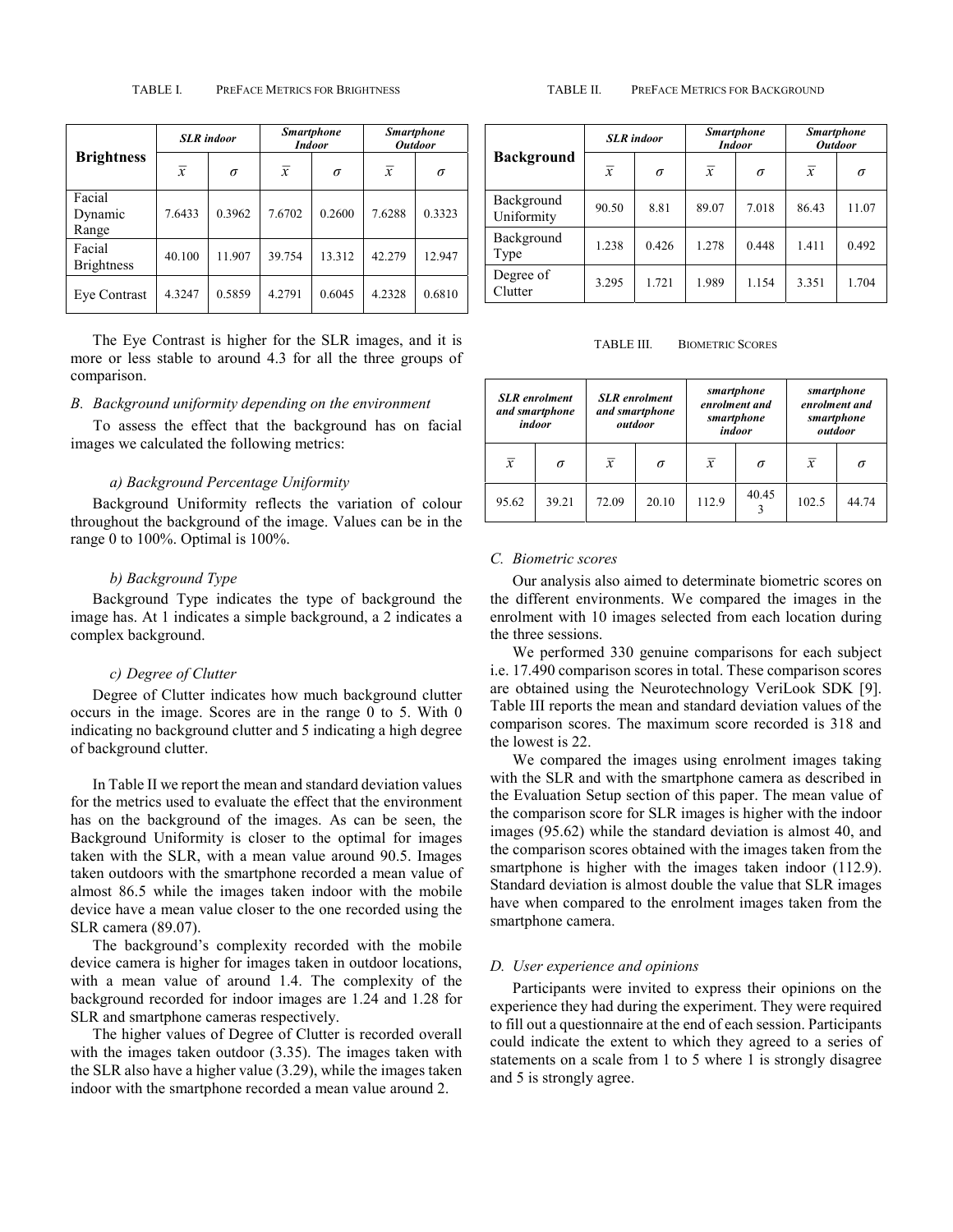

Fig. 1. Responses from the users indicating on a scale from 1 to 5 (where 5 is the highest level) the ease of use and confidence they felt while presenting their biometrics to the sensor camera.

The bar chart in Fig. 1 shows the average results for each session. Participants level of agreement for ease of use while being indoors is 4, and for when outdoors is around 3.5.

The level of confidence that they felt while taking good presentation for biometric face recognition is around 3 for indoor locations and 2.5 for outdoor locations.

We can also see that while the level of confidence and the easiness for indoor location increases with the sessions, the same does not occur for outdoor locations.

#### VI. CONCLUSIONS AND FUTURE WORK

The study proposed in this paper investigates the userbiometric system interaction using a non-traditional lab based: we recreate real-life scenarios to test which factors influence the image quality in face recognition. Our results indicate the variability in face recognition performance when varying environmental conditions using smartphones

Overall, all the images have good Facial Dynamic Range, with the images taken indoors with the smartphone camera having the mean highest value which reaches almost the optimal levels. This means that overall the images taken with the smartphone camera have good facial symmetrical lighting. A deeper analysis will be conducted to understand how this quality metrics influence the biometric match scores.

The level of facial brightness is lower for the images taken indoor with the smartphone. This is probably because the images taken outside have more variability in terms of light exposure. Users should be given instruction on how to present the face to the system when the light comes from a fixed location like it happens when inside a building. It appears that when outdoors, participants realised that the light exposure can be an issue for the biometric authentication and they give more attention on their position more than when indoor. Eye Contrast appeared to be more or less the same for the three groups of facial images.

In terms of Background Uniformity, as expected, the mean values for images taken with the SLR is the closest to optimal

one, as all the images had been taken with a white wall on the background while the images taken outside have a lower mean value as the uniformity varies enormously with the different scenarios on the background that includes trees, buildings and other people passing by. Nevertheless, both the complexity and the uniformity mean values are not that distant from the values recorded from the images taken indoor as we noticed that many images have only the sky on the background. This depends mostly on the interaction that the users' have with the device, as some participants do not raise the smartphone in front of their face, but tend to keep it lower, as they use it while typing. The Uniformity for images taken indoors does not differ from the SLR images because often within a building the background is a plain wall.

When comparing the verification images indoors and outdoors with the enrolment images using a smartphone, the mean of the biometric score is higher than the comparison with SLR images, probably because we are comparing images with the same characteristic for the camera. Future analysis will focus on understanding the correlation between each quality metrics and the effects that these FIQ metrics have on the performance of the system.

Users found difficulties especially due to the weather and light condition to take the images for face recognition when outside. Participants expressed concerns especially during windy days, where they had problems in taking images with the wind that was blowing their hair in the images and to locate themselves in a way that the light was going to be good for the images, all difficulties that they did not encountered indoors. As a consequence, the ease of use and confidence level that users expressed for outdoors scenarios did not increase within the sessions because the weather conditions were not the same in all the three sessions. Maybe receiving a feedback from the system while taking the images would help them to know how to take a conformant image.

Future analysis on the database will aim to understand if the level of confidence that participants have influences how they took the images (checking for instance the level of blurriness) and go deeper to see when, for each session, they found difficulties in reacting to a specific environment during capture.

#### ACKNOWLEDGMENT

This work was carried out with funding from the University of Kent 50<sup>th</sup> anniversary scholarship.

#### **REFERENCES**

- [1] <sup>a</sup>ISO/IEC 19794-5:2011 Information technology -- Biometric data interchange formats -- Part 5: Face image data." [Online]. Available: http://www.iso.org/iso/catalogue\_detail.htm?csnumber=50867.
- [2] <sup>21</sup>ISO/IEC TR 29794-5:2010 Information technology -- Biometric sample quality -- Part 5: Face image data." [Online]. Available: https://www.iso.org/standard/50912.html.
- [3] X. Gao, S. Z. Li, R. Liu, and P. Zhang, "Standardization of Face Image Sample Quality,î *International Conference on Biometrics*, no. Springer, Berlin, Heidelberg, 2007.